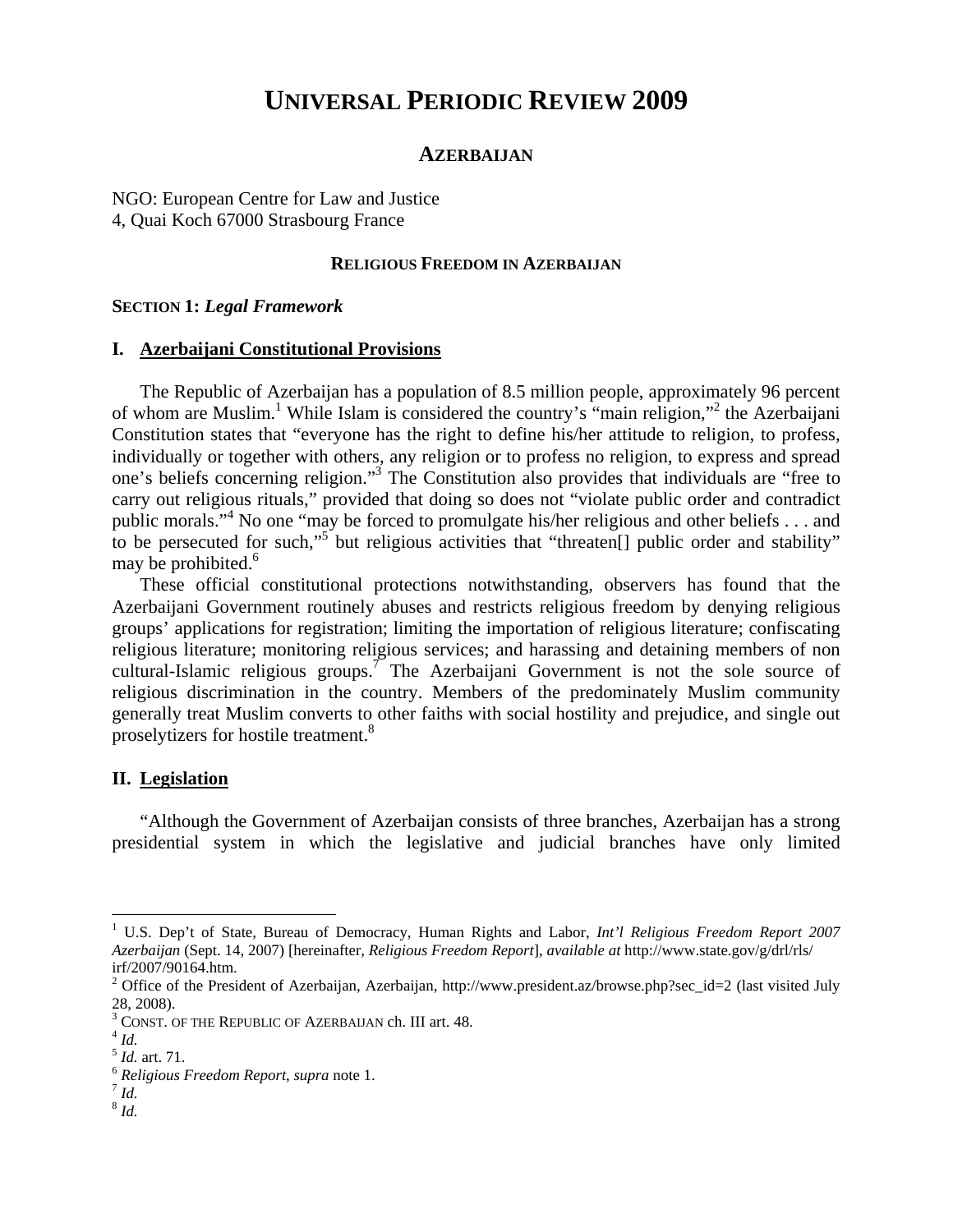independence."<sup>9</sup> The main legislative body (parliament) of Azerbaijan is the National Assembly, or "Milli Mejlis." Traditionally, this branch has been a weak body with little real influence.

## **A.** *State Committee on Work with Religious Associations*

In 2001, the president of Azerbaijan created the State Committee for Work with Religious Organizations (or State Committee *on* Work with Religious *Associations* ("SCWRA"10)), which greatly affected Azerbaijan's relatively liberal 1992 law on religion. The SCWRA requires that religious organizations re-register with the government. Even individual congregations of a denomination must be registered.<sup>11</sup> "Registration enables a religious organization to maintain a bank account, rent property, and generally act as a legal entity."<sup>12</sup> Since 2001, however, it has become increasingly difficult for many groups to gain registration: since then, "the number of registered religious communities has dropped from 400 to 168."13 Registration is difficult to come by, and there are frequent, lengthy delays in the "seven-step . . . arbitrary and restrictive" process. Unregistered organizations are often deemed illegal and are therefore "subject to attacks and closures by local authorities."<sup>14</sup> The SCWRA continues to delay or deny registration to a number of Christian groups.

## **B.** *Laws on Religious Literature*

The SCWRA must formally approve any publication or distribution of religious literature:

Since 2003, the government has intensified censorship and import controls over religious literature for all religious communities. The Azeri Baptist community struggled for seven years before getting permission . . . to import Azeri-language New Testaments; even then, [SCWRA] claimed the right to determine how the materials should be distributed."<sup>15</sup>

## **C.** *Laws on Proselytizing*

 $\overline{a}$ 

The Government strictly enforces a law that expressly prohibits religious proselytizing by

<sup>9</sup> U.S. Dep't of State, Bureau of European and Eurasian Affairs, *Background Note: Azerbaijan Profile* (May 2008), *available at* http://www.state.gov/r/pa/ei/bgn/2909.htm.<br><sup>10</sup> *Religious Freedom Report, supra* note 1. The committee was established by Presidential Decree 512 on June 20,

<sup>2001.</sup> The State Committee of Azerbaijan Republic for the Work with Religious Associations, *available at*  http://www.dqdk.gov.az/eng/esasname\_e.html (last visited Aug. 1, 2008). 11 *Religious Freedom Report*, *supra* note 1:

Although the 1992 religion law (amended in 1996 and 1997) does not make registration compulsory, government officials at all levels often act as though it does. Police and local authorities have raided many religious communities that have chosen not to register or have tried to register but have been refused.

*See also* Felix Corley, *Azerbaijan: Religious Freedom Survey June 2003*, FORUM 18 NEWS SERVICE, June 25, 2003, http://www.forum18.org/Archive.php?article\_id=92.<br><sup>12</sup> Religious Freedom Report, supra note 1.

<sup>&</sup>lt;sup>13</sup> Commission on Int'l Religious Freedom, Azerbaijan: Religious Freedom Conditions Worsening (Aug. 23, 2004) [hereinafter "Religious Freedom Conditions"], *available at* 

http://www.uscirf.gov/index.php?option=com\_content&task=view&id=372&Itemid=51&date=2008-06-01.<br><sup>14</sup> *Religious Freedom Report, supra* note 1.<br><sup>15</sup> Religious Freedom Conditions, *supra* note 12.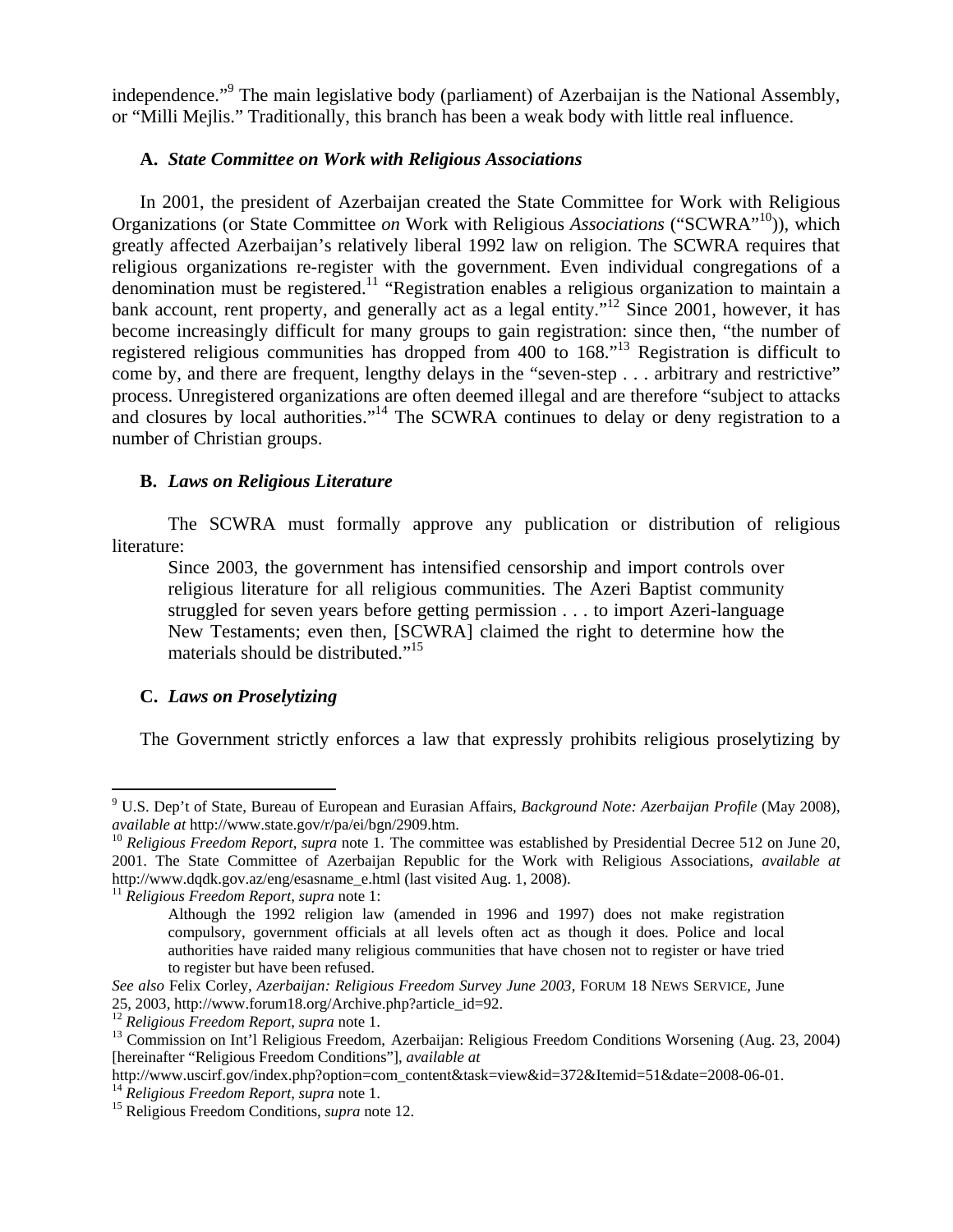foreigners.16 While foreigners and stateless individuals enjoy "the freedom of conscience equal to that of citizens of the Azerbaijan Republic," they are prohibited from "carry[ing] out religious propaganda."17 This prohibition directly violates international human rights law, which "does not distinguish between anyone legally resident in a country."<sup>18</sup>

### **III.Judicial Decisions**

The highest court in the Azerbaijani legal system is the Constitutional Court.<sup>19</sup> The federal Supreme Court serves as the court of appeals for civil, criminal, and administrative cases.<sup>20</sup> Under the Supreme Court "are two levels of judicial jurisdiction, the district and municipal courts." While such courts are allegedly independent, reports indicate that they are not in fact "immune to political manipulation."<sup>21</sup>

In July 2006, a court in the Azerbaijani capital city of Baku gave a six-month suspended prison sentence to Mushfiq Mammedov "for refusing to fulfill his military service requirement" for religious reasons.<sup>22</sup> In May 2007, a Baku court sentenced a newspaper editor and a journalist to five- and three-year prison terms, respectively, on charges of "inciting religious hatred" in a November 2006 article that had argued that Islamic values "retarded the country's development.<sup>"23</sup> In addition to the harsh sentences received by members of non-Muslim religious groups, some lawyers complain of "numerous, gross violations of procedure" pertaining to the preparation of cases.24 In a case against Baptist pastor Hamid Shabanov, witnesses and their signatures were fabricated and then allegedly unavailable for testimony in court. Forged documents and interrogations that arguably never took place were used as evidence against him. $^{25}$ 

<sup>&</sup>lt;sup>16</sup> Religious Freedom Report, supra note 1.

<sup>&</sup>lt;sup>17</sup> The Law of the Azerbaijan Republic on the Legal Status of Foreigners and Stateless Persons ch. 1, art. 18, *available at* http://www.azerb.com/az-law-foreigners.html (last visited July 31, 2008)

<sup>&</sup>lt;sup>18</sup> Felix Corey, *Azerbaijan: Police Raid Adventist Service, Fine and Threaten Leader, Connive at Hostile TV Interviews of Children*, FORUM 18 NEWS SERVICE, Nov. 22, 2004, http://www.forum18.org/Archive.php? article\_id=458.

<sup>&</sup>lt;sup>19</sup>Constitutional Court of the Republic of Azerbaijan, General Overview, http://www.azerbaijan.az/\_StatePower/ JudicialPower/\_judicialPower\_e.html (last visited July 30, 2008) [hereinafter "The Court System"].<br>
<sup>20</sup> *Id.*<br>
<sup>21</sup> The Court System, *supra* note 22.<br>
<sup>22</sup> Religious Freedom Report, *supra* note 1.<br>
<sup>23</sup> *Id.*<br>
<sup>24</sup> Fel

SERVICE, July 30, 2008, http://www.forum18.org/Archive.php?article\_id=1165. <sup>25</sup> *Id.*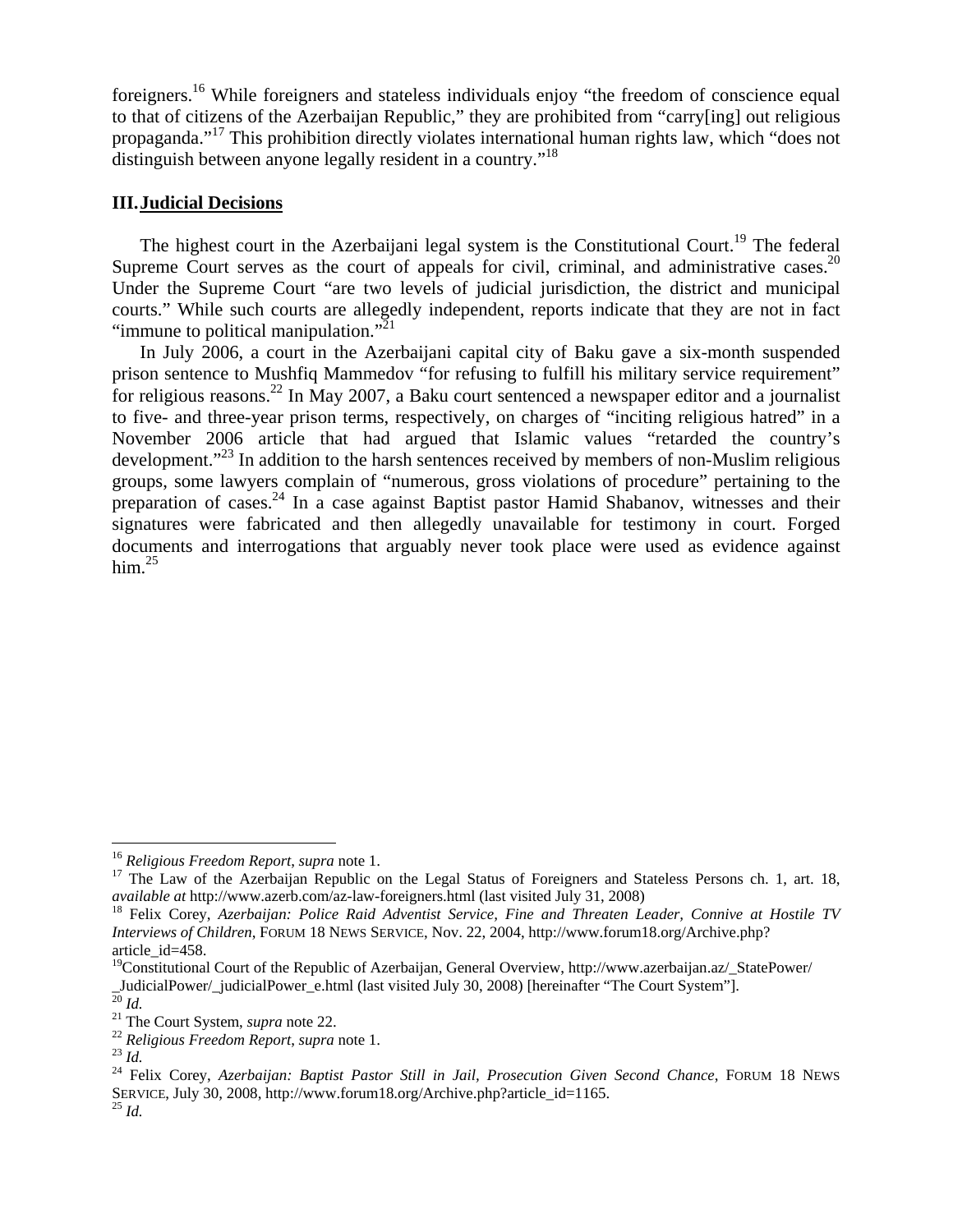### **SECTION 2:** *Recent Religious Persecution or Discrimination*

# **<u>Selected Recent Incidents of Persecuti</u>on or Discrimination<sup>26</sup>**

#### **A. Violence / Discrimination Against Religious Minorities**

- 1. July 2008 Formerly imprisoned Baptist pastor threatened by police.<sup>27</sup>
- 2. June  $2008$  Beatings, rape threats and pressure to renounce faith.<sup>28</sup>
- 3. December 2007 Pastor and church members of unregistered congregation imprisoned and fined.<sup>29</sup>
- 4. November 2007 Jailed Baptist pastor forced to pay for food, visits from relatives.<sup>30</sup>
- 5. October 2006 Local officials deprive baby with Christian name of birth certificate.<sup>31</sup>
- 6. January 2006 Azerbaijani soldiers destroy Armenian Christian cemetery.<sup>32</sup>
- 7. January 2005 Government denied birth certificate for child with Christian name for 18 months (*separate incident from the October 2006 incident mentioned above*).33

## **B. Anti-Proselytism**

- 1. June  $2008$  Evangelical pastors persecuted.<sup>34</sup>
- 2. February 2004 –Baptist pastor called "traitor" for spreading Christianity.35

 $\overline{a}$ 

 $26$  Each incident referenced is accompanied by a web link to the news story, which can be found in the Appendix.

<sup>&</sup>lt;sup>27</sup> http://www.persecution.net/az-2007-06-18.htm<br>
<sup>28</sup> http://www.forum18.org/Archive.php?article\_id=1140<br>
<sup>29</sup> http://www.persecution.net/az-2007-12-19.htm

<sup>&</sup>lt;sup>30</sup> http://www.christianpersecution.info/news/azerbaijan-prison-forces-pastor-to-pay-for-food/<br><sup>31</sup> http://www.bibletruthonline.com/2006/10/christian-persecution-in-azerbaijan.html<br><sup>32</sup> http://www.christiansofiraq.com/ce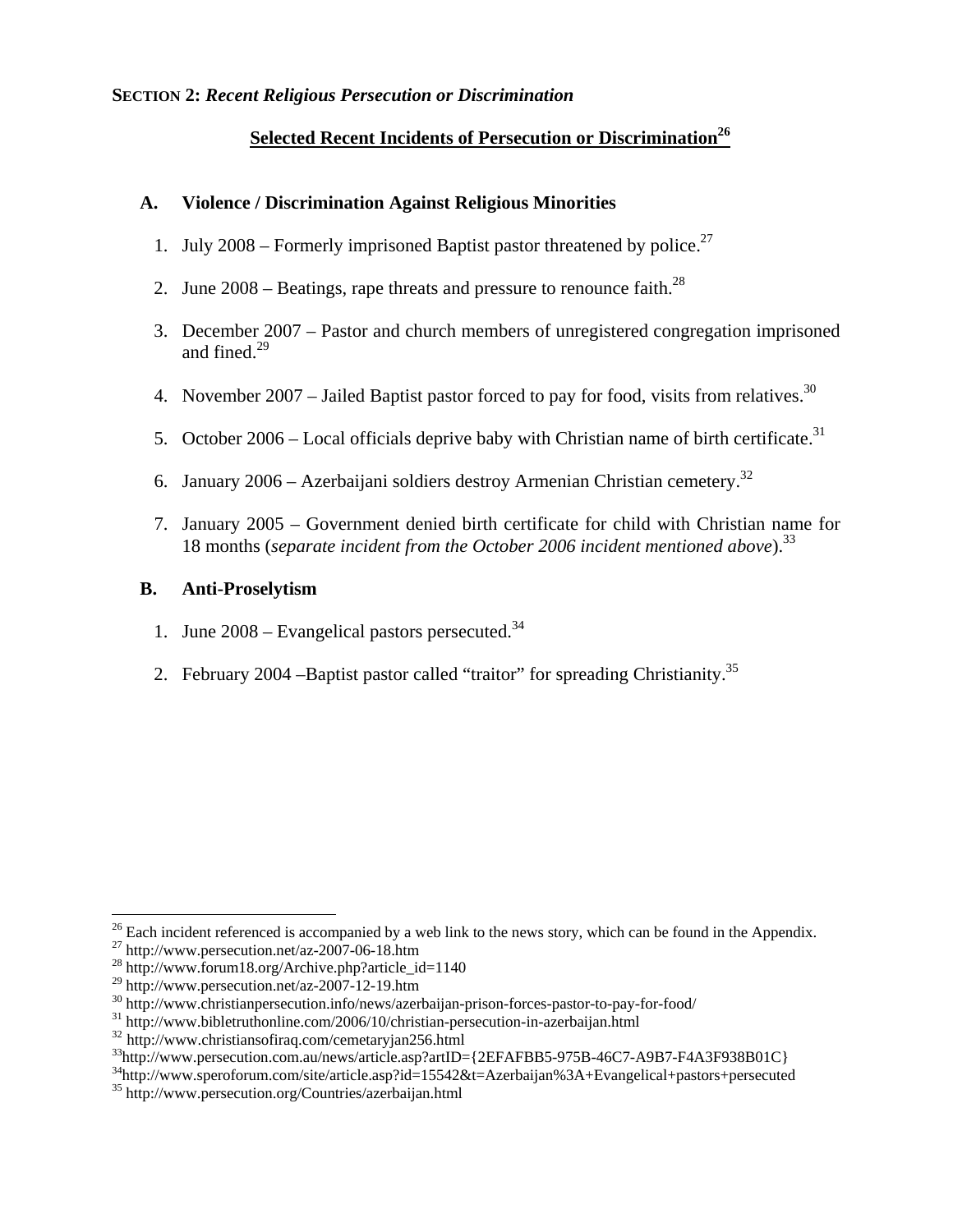# **UNIVERSAL PERIODIC REVIEW 2009**

## *AZERBAIJAN*

NGO: European Centre for Law and Justice 4, Quai Koch 67000 Strasbourg France

### **RELIGIOUS FREEDOM IN AZERBAIJAN**

## **APPENDIX**

## **Section 2**

## **A. Violence / Discrimination Against Religious Minorities**

**1. Formerly Imprisoned Pastor Threatened by Police**  June 18, 2008 http://www.persecution.net/az-2007-06-18.htm

Azeri pastor Zaur Balaev, who was released on March 19 after being imprisoned for nearly a year in prison on accusations of holding "illegal meetings under the guise of religious activities" (click here for more details), is facing new threats from authorities, according to a June 12 report from Forum 18. In late May, Balaev was summoned to the office of a local police chief where three officers present made statements including, "'Haven't you learned from your imprisonment?" and "Wasn't one prison term enough for you?'" Balaev also said that one officer told him, in a clear threat, "You may not be afraid, but you've forgotten you've got a wife, daughter and a son." Although the officers were not violent to him, Balaev described them as "very crude." Balaev's church is reportedly under close watch by authorities. The police have banned the church from holding church services but the congregation has refused to stop meeting together for worship.

**2. AZERBAIJAN: Beatings, rape threats and pressure to renounce faith**  June 9, 2008 http://www.forum18.org/Archive.php?article\_id=1140

The local police chief whose forces raided a Jehovah's Witness meeting in the capital Baku on 3 June insisted to Forum 18 News Service that the meeting had been "illegal" and that they should not meet in a private house. "They collect people together and teach them," Colonel Sahib Babaev complained to Forum 18. The Jehovah's Witnesses told Forum 18 that nine men who had been present were taken to the police station, beaten, threatened with rape and pressured to renounce their faith. Colonel Babaev denied this. But he said a Spanish Jehovah's Witness present at the meeting will "probably" be expelled from Azerbaijan. Protestant communities have also seen intermittent police and NSM secret police raids on their meetings in recent years. One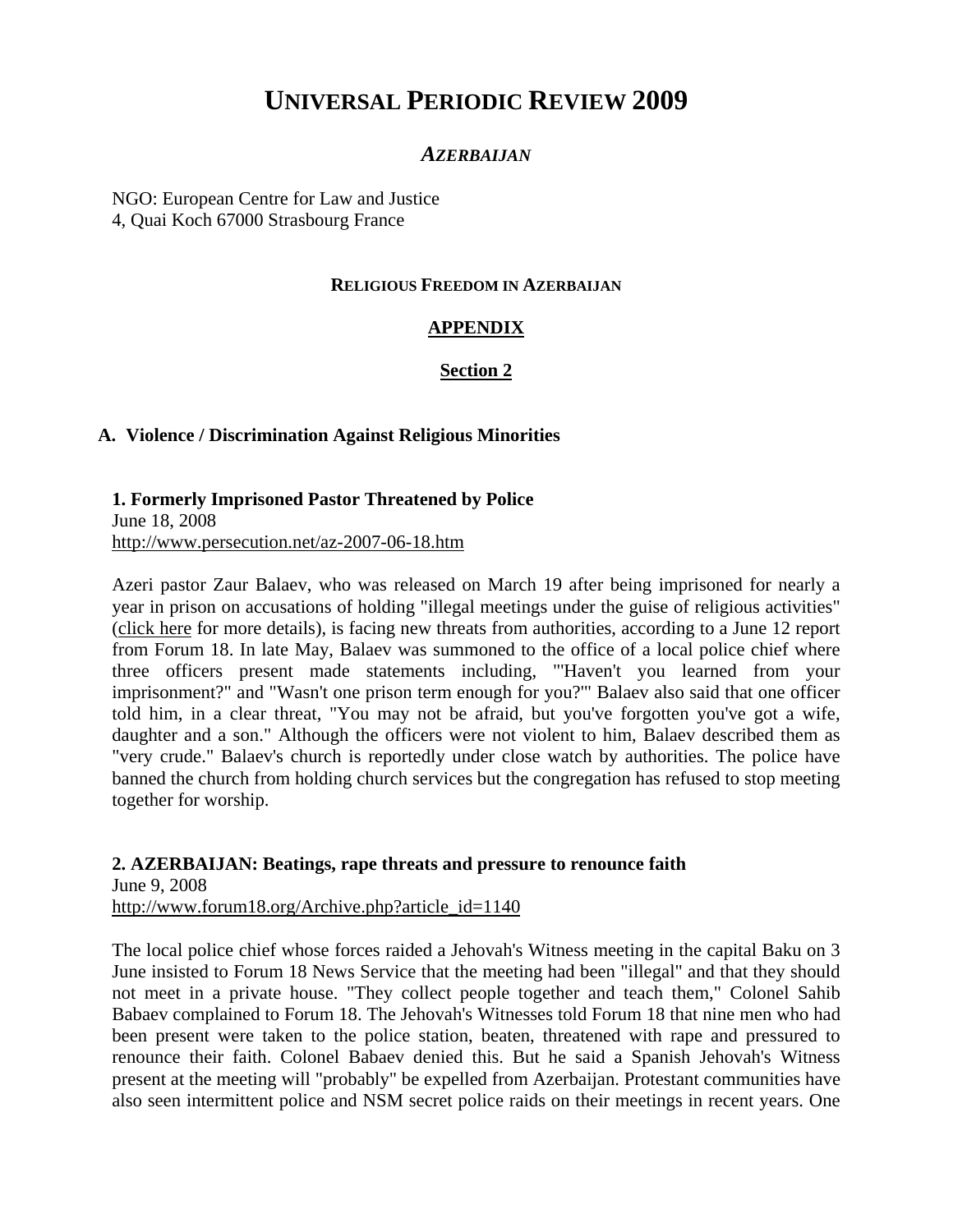Protestant told Forum 18 that after their congregation in Sumgait was raided in autumn 2007, police brought in the local imam and pressured the 30 or so detained church members to renounce their faith under a copy of the Koran.

### **3. Pastor and Church Members Fined After Church Raid**

December 19, 2007 http://www.persecution.net/az-2007-12-19.htm

Five church members and three visitors were imprisoned and fined after the police raided the mid-morning meeting of a Seventh-day Adventist service in the Azerbaijani capital of Baku on December 8. According to a December 16 report from the Adventist Press Service, thirteen police officers interrupted the gathering, demanded the passports of those present and then began searching the premises. Books and other religious materials were confiscated. Police then arrested eight of those present on charges of "meeting without state registration" and detained them at the local police station where officials tried to force them to sign statements denying their faith. After five hours, the Adventists were fined and released with a warning that they would be imprisoned if the congregation continued to meet together. Pastor Rasim Bakhshiyev was fined a total of 16.50 manats (\$20 CAD) and the others were fined 11 manats.

## **4. Azerbaijan Prison Forces Pastor To Pay For Food**

November 23, 2007

http://www.christianpersecution.info/news/azerbaijan-prison-forces-pastor-to-pay-for-food/

BAKU/BUDAPEST (BosNewsLife) -- A Baptist pastor serving two years imprisonment in Azerbaijan for "illegal religious services" is forced by officials to provide "high payments" for food, other basic needs and to meet relatives, BosNewsLife learned from investigators and family Thursday, November 22.

Voice Of the Martyrs Canada (VOMC), a Christian rights group, said Pastor Zaur Balaev was even forced by authorities in his prison in Baku to pay for "hot water, to wash or to do his laundry."

Zaur's wife Selminaz, also known as Nunuko, was allowed to stay with him during his 45th birthday, but said in published remarks she was "shocked by the conditions and the sum spent, because I was forced to pay for everything." No details were announced, but many people in Azerbaijan are living in poverty and struggle to survive, despite huge state revenues from oil reserves. Balaev was transferred October 26 to Ordinary Regime Prison Colony No. 10, located in Baku 's Narimanov District. The prison colony address is: 10 sayli Cezacekme meassures, UA-38/10, Darnagul Settlement, Baku, said supporters seeking international pressure. Since his transfer, Baptists have been able to supply Balaev with warm clothes, a blanket, new glasses and food, said Forum 18, another rights group closely monitoring the case. "But the conditions where the prisoners are held are terrible," added Ilya Zenchenko, who leads the Baptist Union, an umbrella group of Baptist churches, in a statement distributed by Forum 18.

"Although the internal regime is supposed not to be harsh, those sentenced are forced to prepare their own food, while all services - including hot water, the possibility to wash and a place to wash and dry clothes – need to be paid for. Even being able to pass something on or have a meeting with a prisoner 'costs' considerable sums of money. This makes people angry," added Zenchenko. Officials have denied prisoners are forced to pay to guards before they are given food, water, washing facilities and meetings with relatives. "No-one pays for anything," Mehman Sadykov, spokesperson for the Justice Ministry which administers Azerbaijan 's prisons,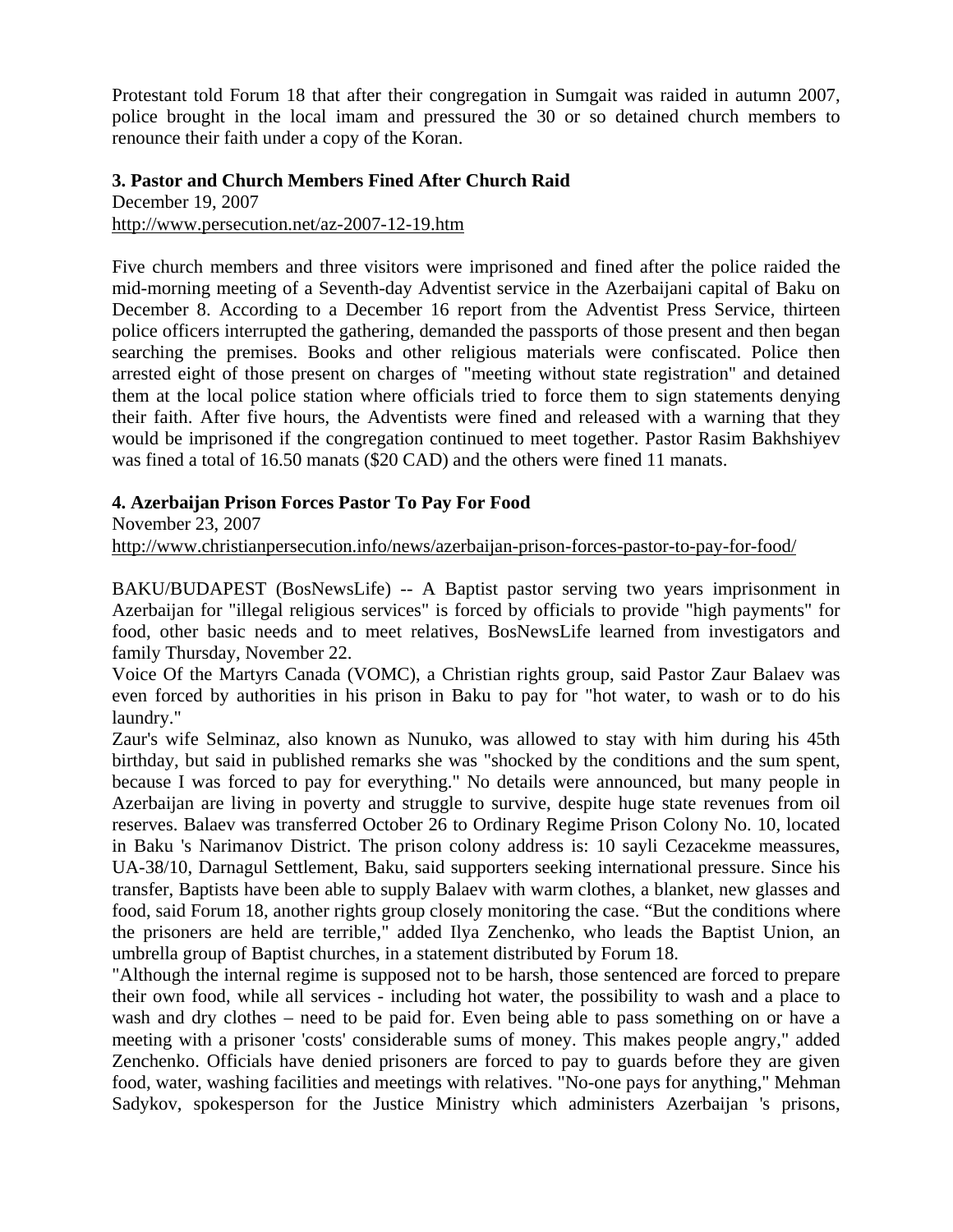reportedly said. Balaev was arrested on May 20 after police raided what they claimed was an "illegal" religious service. They later added other charges to the case, including his alleged involvement in attacking police, accusations his church has strongly denied. Balaev is appealing against his jail sentence. Before his detention, Balaev led a Baptist congregation in Aliabad in the far north-west of Azerbaijan , close to the border with Georgia. "Like most of the population of the village, he is from the Georgian-speaking Ingilo minority. The congregation has repeatedly over many years had its applications for legal status refused.," explained Forum 18. "It has faced years of harassment from the local authorities, backed up by some of the villagers and the imam of the village's Juma Mosque," the group claimed. As part of the same campaign, Zenchenko added that police raided and closed down a five-day Baptist children's camp during the summer in Agdash in central Azerbaijan, south east of Yevlakh [Yevlax]. "The authorities are celebrating their temporary victory over some of our brethren," he told Forum 18. He called for "spiritual and moral support" from around the world. The Organization For Security and Cooperation in Europe (OSCE) has reportedly said it believes that Balaev has been "prosecuted due to his religious beliefs."

Baptist Union official Zenchenko said another Baptist pastor in southern Azerbaijanhas been threatened with prison for holding "illegal" religious services. "Pastor Telman Aliev and his assistant Jabbar Musaev were summoned one by one by the police for 'preventative conversations'," Zenchenko told Forum 18. "Pastor Telman was not intimidated and is continuing to lead services. But Jabbar was forced not to attend church. They promised to arrange the same thing as happened to Zaur if he appears in church again." The detention of the pastor has underscored international concerns about life under Ilham Aliyev, who took over as president of this staunch Islamic former Soviet republic of over eight million people from his late father, Heydar, in 2003. He won the 2003 presidential elections by a landslide, but Western observers said the ballot was marred by voter intimidation, violence and media bias. (With BosNewsLife Research and reports from Azerbaijan).

## **5. Azeri Officials Deprive Christian Baby of Name**

October 25, 2006 http://www.bibletruthonline.com/2006/10/christian-persecution-in-azerbaijan.html

Three-month-old Ilya Eyvazov has no official name. Local authorities in the town of Aliabad at first refused to issue a birth certificate when they saw the baby's name was the Russian form of Elijah. After a month, Novruz Eyvazov, the baby's father, succeeded only in securing a birth certificate that left his son's name blank. Considered part of a "foreign" religious sect, the three Baptist congregations in Aliabad face ongoing harassment from the local government, which has refused them official church registration for the past 13 years.

**6. Azerbaijani Soldiers Desecrate Armenian Christian Cemetery**  January 26, 2006 http://www.christiansofiraq.com/cemetaryjan256.html

WASHINGTON, Jan. 26 /Christian Wire Service/ -- The Washington, DC-based human rights group, International Christian Concern (ICC) www.persecution.org, has recently been informed that the government of Azerbaijan has destroyed an irreplaceable medieval Armenian Christian cemetery in the Djulfa region of Nakhichevan.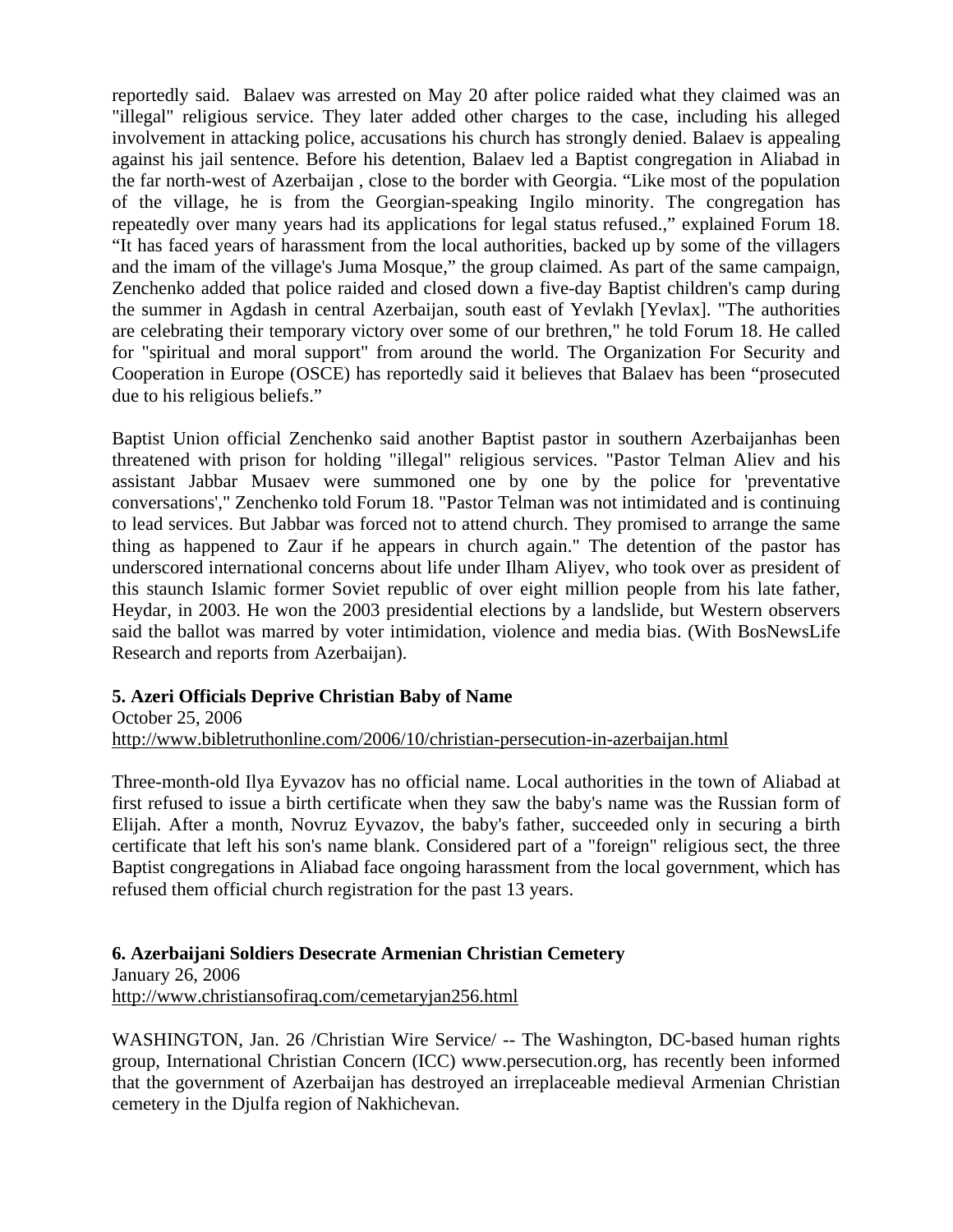This act of cultural "cleansing" continues the spirit of the Armenian Genocide an attempt by the Muslim countries in the region to erase all memory of a thriving Christian culture that has existed in the Caucasus area since the fourth century AD. Although this atrocity is on the same level as the Taliban's destruction of the Bamiyan Buddha statues in 2001 and the desecration of Jewish cemeteries throughout Europe, the US State Department has remained silent.

"We are profoundly troubled by the Azerbaijani government's desecration of the Armenian Christian cemetery in Djulfa - particularly the destruction of irreplaceable carved stone crosses, many over a thousand years old," said ICC president Jeff King. "The shocking videotape of the systematic demolition of this treasure of world Christian heritage documents for all to see a deliberate act of hatred against a long-persecuted Christian nation and - more broadly - an affront to all Christians around the world."

In mid-December of 2005, roughly 200 Azerbaijani soldiers were caught on videotape using sledgehammers to demolish a sacred site of the Armenian Apostolic Church. The cemetery dates back to the 7th Century and was once home to as many as 10,000 khatchkars (intricately carved stone-crosses). Sadly, this attack, which followed previous demolitions in 1998 and 2002, effectively destroyed this site - erasing forever a true treasure of world heritage.

In the years following the 1915 genocide of over 1.5 million Armenian, Hellenic, and Assyrian Christians, Azerbaijan and Turkey have sought to eradicate the historical memory of the thriving Christian presence in the Caucasus and Anatolia. The Christian Armenian legacy in this part of the world dates back to the apostles Thaddeus and Bartholomew and, later, Armenia's conversion to Christianity as a state religion in 301 AD.

## **7. Azerbaijan - Will Christian Children Now Get Birth Certificates?**

January 12, 2005 http://www.persecution.com.au/news/article.asp?artID={2EFAFBB5-975B-46C7-A9B7- F4A3F938B01C}

Having repeatedly refused to register the birth of 18-month old Luka Eyvazov because his parents gave him a Christian name, the authorities have at last given him a birth certificate after Forum 18 News Service reported his case.

Unusually, the authorities also apologised to Lukas parents "for making us wait and suffer for so long," Lukas mother Gurayat Eyvazov told Forum 18.

Without a birth certificate, Luka was not able to go to kindergarten or to school, get treatment in a hospital, or travel abroad. Lukas case was the last known case of a series of Baptist parents in the mainly-Muslim town who were refused birth certificates for their children because they had chosen Christian, not Muslim first names. However, Mrs Eyvazov said it was unclear if, the next time Baptist parents try to register a childs birth with a Christian name, they will face similar refusals. "Officials said nothing on this."

## **B. Anti-Proselytism**

## **1. Azerbaijan: Evangelical pastors persecuted**

June 22, 2008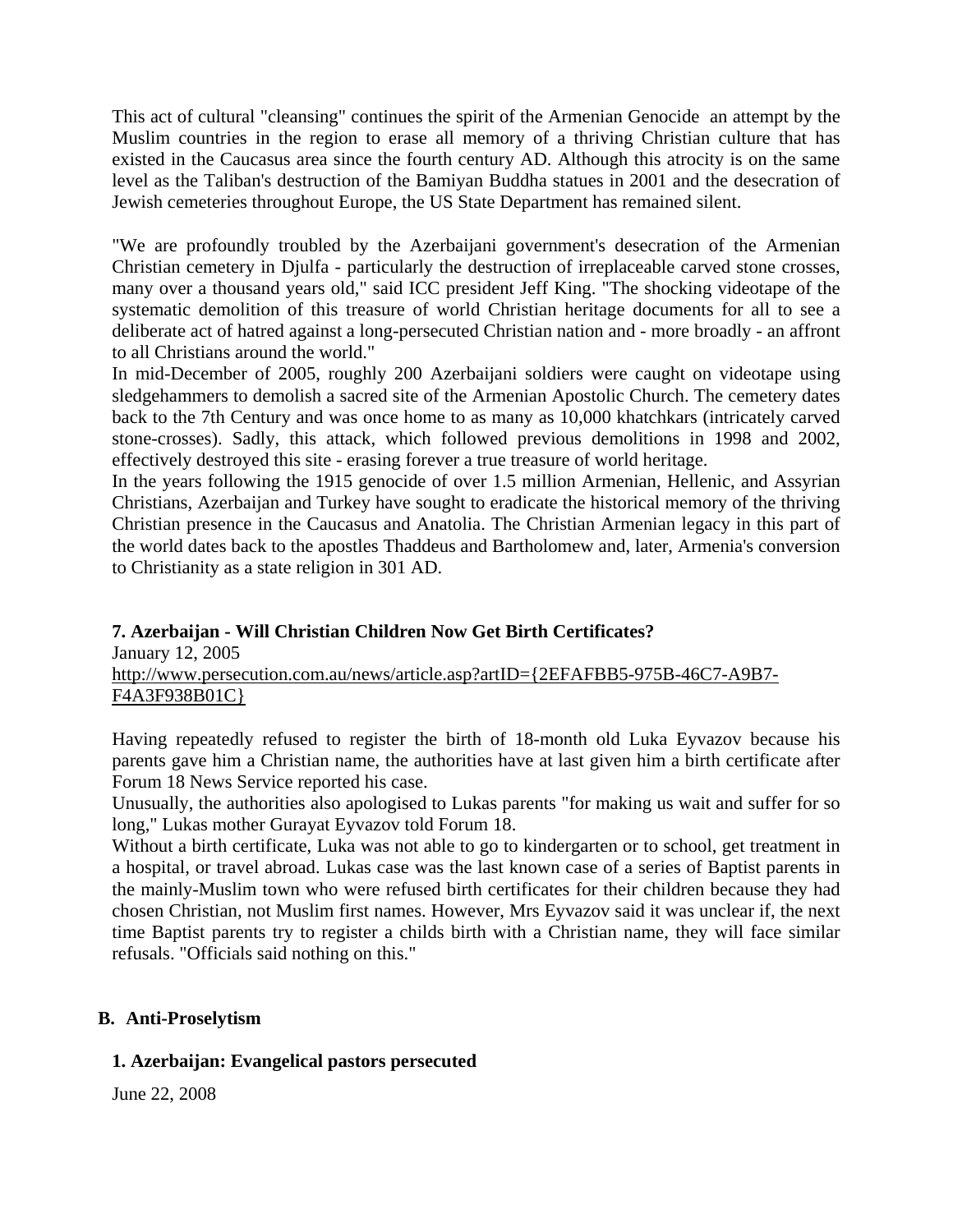## http://www.speroforum.com/site/article.asp?id=15542&t=Azerbaijan%3A+Evangelical+pastors +persecuted

Ilya Zenchenko, head of Azerbaijan's Baptist Union, has condemned the arrest yesterday (20 June) of Baptist pastor Hamid Shabanov after police claim to have found an illegal weapon in his home. "We're in shock," Zenchenko told Forum 18 News Service. "This was a provocation by the police, a deliberately targeted action." The pastor's brother told Forum 18 the police's aim is to halt Baptist activity.

"Their target is the church." Pastor Shabanov is the second Baptist pastor in the remote village of Aliabad to face imprisonment on what local Baptists insist are trumped-up charges. His arrest comes three months after Pastor Zaur Balaev was freed from prison. Shabanov's family insist he has no weapon and that police planted the gun they claim to have found. But the local police chief appears to have made up his mind. "He's a criminal," the head of Zakatala regional police told Forum 18, even though under Azerbaijani law individuals are innocent until found guilty in court. Three months after Baptist pastor Zaur Balaev was freed from prison on what his family and congregation insist were trumped-up charges, another Baptist pastor in the same remote village of Aliabad in the north-western Zakatala [Zaqatala] Region has been arrested. Family members told Forum 18 from Aliabad that Hamid Shabanov was arrested yesterday (20 June) after police claim to have found a pistol during a house search. Family members insist that police planted the weapon.

"He's a criminal," the head of Zakatala regional police Faik Shabanov (no relation) told Forum 18 bluntly on 21 June, even though under Azerbaijani law individuals are innocent until found guilty in court. Pastor Shabanov remains in detention at the Zakatala police station, the police chief confirmed. "This is all being done according to a scenario," Pastor Shabanov's brother Badri told Forum 18 from Aliabad on 21 June. "First they imprisoned Zaur Balaev on fabricated charges, now they're going for Hamid. Their aim is also to bring a criminal case and put him in prison." Badri Shabanov insists the true aim is to close down all Baptist activity in Aliabad. "Their target is the church."

Condemning the arrest – the latest move in years of official harassment of Baptists in the village – is Ilya Zenchenko, head of Azerbaijan's Baptist Union. "We're in shock," he told Forum 18 from the capital Baku on 21 June. "This was a provocation by the police, a deliberately targeted action."

Like the overwhelming majority of Aliabad's inhabitants, Pastors Shabanov and Balaev and other church members are from the Georgian-speaking Ingilo minority, which was converted to Islam several centuries ago. The several Baptist congregations in Aliabad have faced repeated raids, threats and confiscation of religious literature. The congregation Balaev leads has existed for more than fifteen years and has repeatedly been barred from gaining state registration. Forum 18 believes it to be Azerbaijan's religious community that holds the record for the longest denial of registration. Children given Christian first names by their parents in Aliabad have been denied birth certificates by officials angry at their choice of name.

Pastor Shabanov's home was among those searched when Pastor Balaev was arrested in May 2007. Christian literature confiscated during the raid has still not been returned.

Pastor Balaev was freed from prison in March 2008 after a worldwide campaign for his release, including support from former US President Jimmy Carter. Since his release police have threatened Balaev with a further prison term if he continues his religious activity with his congregation (see F18News 12 June 2008 http://www.forum18.org/Archive.php?article